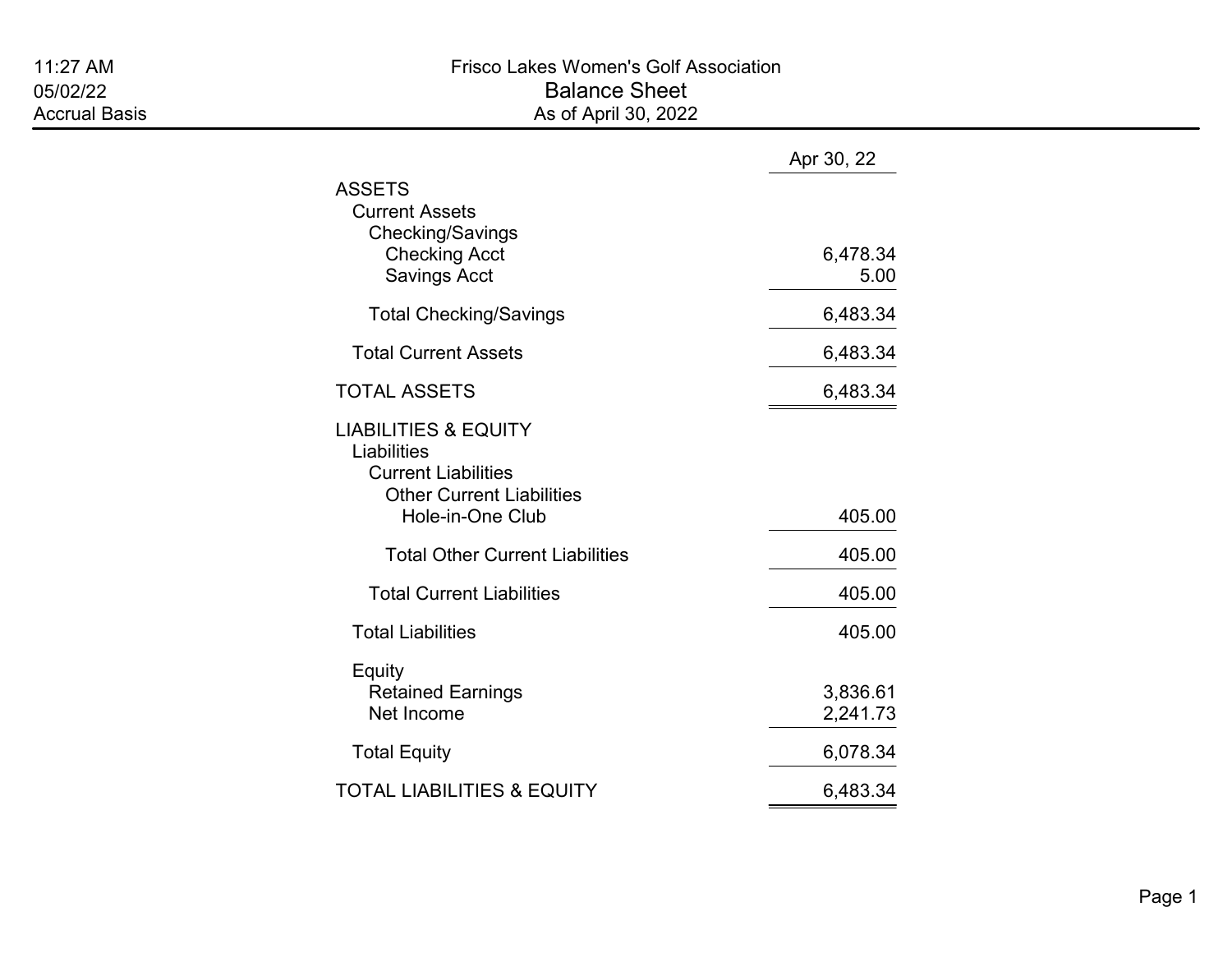## 11:07 AM Frisco Lakes Women's Golf Association

05/02/22 Profit & Loss Accrual Basis **Accrual Basis** April 2022

|  |  | יש∟ ש ווע  |  |
|--|--|------------|--|
|  |  | Anril 2022 |  |

|                                       | Apr 22    |
|---------------------------------------|-----------|
| <b>Ordinary Income/Expense</b>        |           |
| Income<br><b>Event Prize Fund Fee</b> | 212.00    |
| <b>Interest/Dividends Earned</b>      | 0.28      |
| <b>Meal Fees</b>                      | 848.00    |
| <b>Member Dues</b>                    | 165.00    |
| <b>Total Income</b>                   | 1,225.28  |
| <b>Gross Profit</b>                   | 1,225.28  |
| <b>Expense</b>                        |           |
| <b>Meal Expense</b>                   | 1,113.53  |
| <b>Prizes</b>                         | 100.00    |
| <b>Secret Partner Tournament</b>      | 394.57    |
| <b>Total Expense</b>                  | 1,608.10  |
| Net Ordinary Income                   | $-382.82$ |
| Net Income                            | $-382.82$ |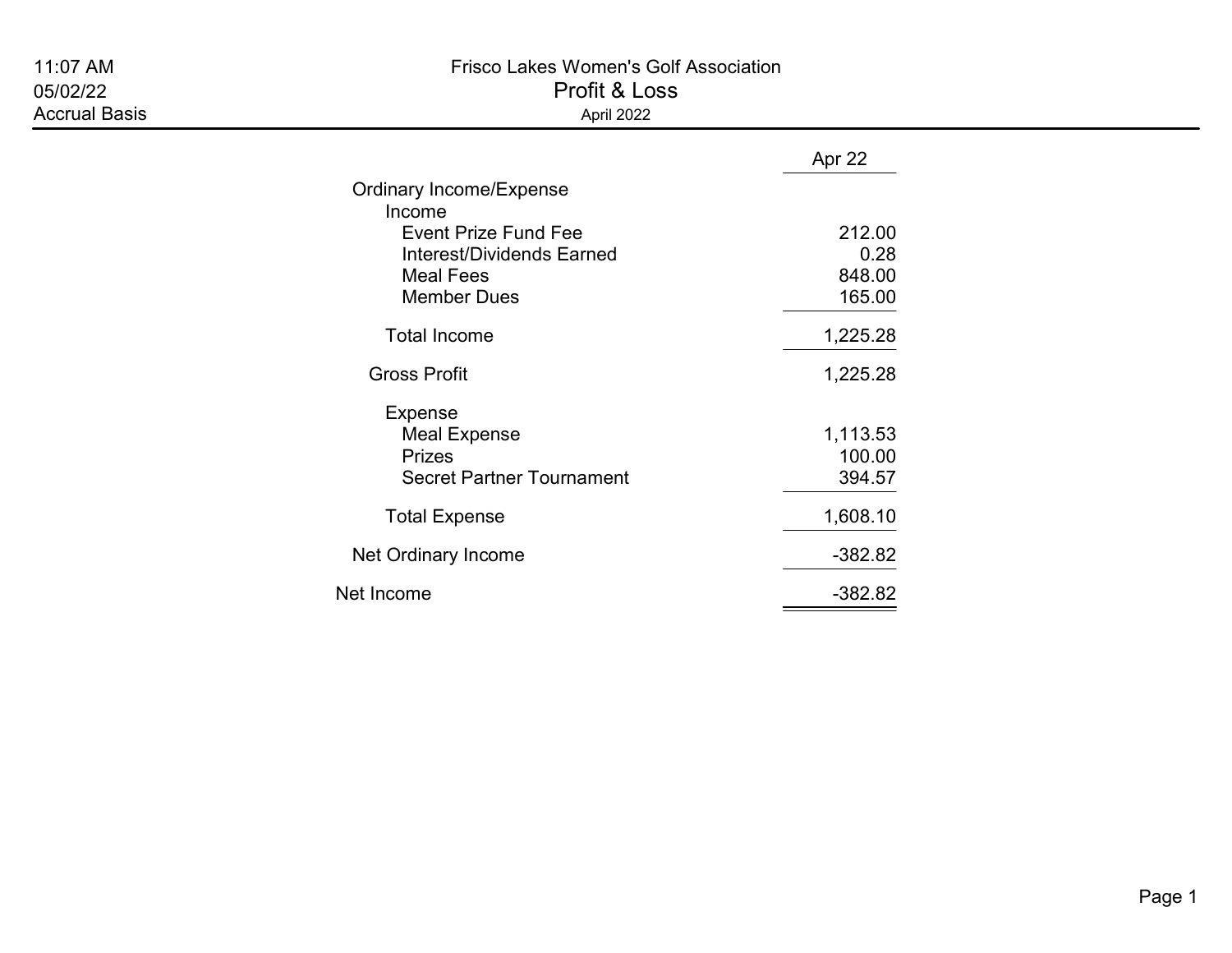## 11:01 AM Frisco Lakes Women's Golf Association

05/02/22 **Custom 2022 Profit & Loss Budget vs. Actual** 

| Jan - Dec 22<br>Jan - Dec 22<br>Jan - Dec 22<br><b>Budget</b><br>Jan - Dec 22<br><b>Budget</b><br><b>Budget</b><br><b>Budget</b><br><b>Ordinary Income/Expense</b><br><b>Income</b><br>0.00<br>0.00<br>0.00<br>0.00<br><b>Partners &amp; Donations</b><br>0.00<br><b>Interest/Dividends Earned</b><br>1.39<br>0.00<br>0.00<br>0.00<br>0.00<br>0.00<br>0.00<br>0.00<br><b>Event Prize Fund Fee</b><br>0.00<br><b>Meal Fees</b><br>0.00<br>0.00<br>0.00<br>0.00<br>0.00<br>7,165.00<br>6,500.00<br>0.00<br>0.00<br><b>Member Dues</b><br><b>Total Income</b><br>0.00<br>7,166.39<br>6,500.00<br>0.00<br>0.00<br>0.00<br>7,166.39<br>6,500.00<br>0.00<br>0.00<br><b>Gross Profit</b><br><b>Expense</b><br>0.00<br>350.00<br>0.00<br>0.00<br>0.00<br>9 Hole Scramble<br>0.00<br>0.00<br>5.00<br>0.00<br>0.00<br><b>Bank Service Charges</b><br>0.00<br>0.00<br>0.00<br>350.00<br>0.00<br><b>Closing Day Tournament</b><br><b>Year-End Awards</b><br>0.00<br>0.00<br>250.00<br>0.00<br>0.00<br>0.00<br>0.00<br>0.00<br>0.00<br><b>Eclectic Tournament</b><br>0.00<br>1.00<br>0.00<br>0.00<br>0.00<br><b>Event Prize Fund Payouts</b><br>0.00<br>0.00<br>0.00<br>0.00<br><b>Halloween Tournament</b><br>0.00<br>0.00<br>0.00<br>0.00<br><b>Holiday Party</b><br><b>Wildflower Cup</b><br>0.00<br>0.00<br>0.00<br>0.00<br>0.00<br>0.00<br>0.00<br>0.00<br><b>Match Play Expenses</b><br>0.00<br>300.00<br>0.00<br>0.00<br>0.00<br><b>Tips</b><br><b>Miscellaneous</b><br>0.00<br>0.00<br>150.00<br>0.00<br>0.00<br>0.00<br>0.00<br>200.00<br>0.00<br>0.00<br><b>Night Golf</b><br>0.00<br>0.00<br>75.00<br>0.00<br>0.00<br><b>Supplies</b><br>0.00<br>0.00<br>0.00<br>0.00<br><b>Summer Social</b><br>0.00<br>0.00<br>0.00<br>0.00<br><b>Summer Scramble</b><br>0.00<br>0.00<br>0.00<br>0.00<br><b>Opening Day Tournament</b><br>0.00<br>0.00<br>0.00<br>0.00<br><b>Prizes</b><br>0.00<br>0.00<br>0.00<br><b>Secret Partner Tournament</b><br>0.00<br>0.00<br>971.00<br>760.00<br>0.00<br>0.00<br><b>Storage Fee</b><br>0.00<br>990.00<br>930.00<br>0.00<br>0.00<br><b>Computer Software</b><br>0.00<br>0.00<br>0.00<br>0.00<br><b>Meal Expense</b><br>0.00<br>0.00<br>0.00<br><b>Klck Off Party</b><br>0.00<br>0.00<br>350.00<br>1,961.00<br>2,671.00<br>0.00<br>350.00<br>0.00<br><b>Total Expense</b><br>0.00<br>$-350.00$<br>3,829.00<br>0.00<br>$-350.00$<br>0.00<br>5,205.39<br><b>Net Ordinary Income</b><br>Net Income | 9 Hole Scramble |           |          | <b>Administration</b><br><b>Closing Day Tournament</b> |      |           | <b>Eclectic Tournament</b> |           | Halloween    |  |
|-------------------------------------------------------------------------------------------------------------------------------------------------------------------------------------------------------------------------------------------------------------------------------------------------------------------------------------------------------------------------------------------------------------------------------------------------------------------------------------------------------------------------------------------------------------------------------------------------------------------------------------------------------------------------------------------------------------------------------------------------------------------------------------------------------------------------------------------------------------------------------------------------------------------------------------------------------------------------------------------------------------------------------------------------------------------------------------------------------------------------------------------------------------------------------------------------------------------------------------------------------------------------------------------------------------------------------------------------------------------------------------------------------------------------------------------------------------------------------------------------------------------------------------------------------------------------------------------------------------------------------------------------------------------------------------------------------------------------------------------------------------------------------------------------------------------------------------------------------------------------------------------------------------------------------------------------------------------------------------------------------------------------------------------------------------------------------------------------------------------------------------------------------------------------------------------------------------------------------------------------------------------------------------------------------------------------------------------------------------------------------------------------------------------------|-----------------|-----------|----------|--------------------------------------------------------|------|-----------|----------------------------|-----------|--------------|--|
|                                                                                                                                                                                                                                                                                                                                                                                                                                                                                                                                                                                                                                                                                                                                                                                                                                                                                                                                                                                                                                                                                                                                                                                                                                                                                                                                                                                                                                                                                                                                                                                                                                                                                                                                                                                                                                                                                                                                                                                                                                                                                                                                                                                                                                                                                                                                                                                                                         |                 |           |          |                                                        |      |           |                            |           | Jan - Dec 22 |  |
|                                                                                                                                                                                                                                                                                                                                                                                                                                                                                                                                                                                                                                                                                                                                                                                                                                                                                                                                                                                                                                                                                                                                                                                                                                                                                                                                                                                                                                                                                                                                                                                                                                                                                                                                                                                                                                                                                                                                                                                                                                                                                                                                                                                                                                                                                                                                                                                                                         |                 |           |          |                                                        |      |           |                            |           |              |  |
|                                                                                                                                                                                                                                                                                                                                                                                                                                                                                                                                                                                                                                                                                                                                                                                                                                                                                                                                                                                                                                                                                                                                                                                                                                                                                                                                                                                                                                                                                                                                                                                                                                                                                                                                                                                                                                                                                                                                                                                                                                                                                                                                                                                                                                                                                                                                                                                                                         |                 |           |          |                                                        |      |           |                            |           |              |  |
|                                                                                                                                                                                                                                                                                                                                                                                                                                                                                                                                                                                                                                                                                                                                                                                                                                                                                                                                                                                                                                                                                                                                                                                                                                                                                                                                                                                                                                                                                                                                                                                                                                                                                                                                                                                                                                                                                                                                                                                                                                                                                                                                                                                                                                                                                                                                                                                                                         |                 |           |          |                                                        |      |           |                            |           | 0.00         |  |
|                                                                                                                                                                                                                                                                                                                                                                                                                                                                                                                                                                                                                                                                                                                                                                                                                                                                                                                                                                                                                                                                                                                                                                                                                                                                                                                                                                                                                                                                                                                                                                                                                                                                                                                                                                                                                                                                                                                                                                                                                                                                                                                                                                                                                                                                                                                                                                                                                         |                 |           |          |                                                        |      |           |                            |           | 0.00         |  |
|                                                                                                                                                                                                                                                                                                                                                                                                                                                                                                                                                                                                                                                                                                                                                                                                                                                                                                                                                                                                                                                                                                                                                                                                                                                                                                                                                                                                                                                                                                                                                                                                                                                                                                                                                                                                                                                                                                                                                                                                                                                                                                                                                                                                                                                                                                                                                                                                                         |                 |           |          |                                                        |      |           |                            |           | 0.00         |  |
|                                                                                                                                                                                                                                                                                                                                                                                                                                                                                                                                                                                                                                                                                                                                                                                                                                                                                                                                                                                                                                                                                                                                                                                                                                                                                                                                                                                                                                                                                                                                                                                                                                                                                                                                                                                                                                                                                                                                                                                                                                                                                                                                                                                                                                                                                                                                                                                                                         |                 |           |          |                                                        |      |           |                            |           | 0.00         |  |
|                                                                                                                                                                                                                                                                                                                                                                                                                                                                                                                                                                                                                                                                                                                                                                                                                                                                                                                                                                                                                                                                                                                                                                                                                                                                                                                                                                                                                                                                                                                                                                                                                                                                                                                                                                                                                                                                                                                                                                                                                                                                                                                                                                                                                                                                                                                                                                                                                         |                 |           |          |                                                        |      |           |                            |           | 0.00         |  |
|                                                                                                                                                                                                                                                                                                                                                                                                                                                                                                                                                                                                                                                                                                                                                                                                                                                                                                                                                                                                                                                                                                                                                                                                                                                                                                                                                                                                                                                                                                                                                                                                                                                                                                                                                                                                                                                                                                                                                                                                                                                                                                                                                                                                                                                                                                                                                                                                                         |                 |           |          |                                                        |      |           |                            |           | 0.00         |  |
|                                                                                                                                                                                                                                                                                                                                                                                                                                                                                                                                                                                                                                                                                                                                                                                                                                                                                                                                                                                                                                                                                                                                                                                                                                                                                                                                                                                                                                                                                                                                                                                                                                                                                                                                                                                                                                                                                                                                                                                                                                                                                                                                                                                                                                                                                                                                                                                                                         |                 |           |          |                                                        |      |           |                            |           | 0.00         |  |
|                                                                                                                                                                                                                                                                                                                                                                                                                                                                                                                                                                                                                                                                                                                                                                                                                                                                                                                                                                                                                                                                                                                                                                                                                                                                                                                                                                                                                                                                                                                                                                                                                                                                                                                                                                                                                                                                                                                                                                                                                                                                                                                                                                                                                                                                                                                                                                                                                         |                 |           |          |                                                        |      |           |                            |           |              |  |
|                                                                                                                                                                                                                                                                                                                                                                                                                                                                                                                                                                                                                                                                                                                                                                                                                                                                                                                                                                                                                                                                                                                                                                                                                                                                                                                                                                                                                                                                                                                                                                                                                                                                                                                                                                                                                                                                                                                                                                                                                                                                                                                                                                                                                                                                                                                                                                                                                         |                 |           |          |                                                        |      |           |                            |           | 0.00         |  |
|                                                                                                                                                                                                                                                                                                                                                                                                                                                                                                                                                                                                                                                                                                                                                                                                                                                                                                                                                                                                                                                                                                                                                                                                                                                                                                                                                                                                                                                                                                                                                                                                                                                                                                                                                                                                                                                                                                                                                                                                                                                                                                                                                                                                                                                                                                                                                                                                                         |                 |           |          |                                                        |      |           |                            |           | 0.00         |  |
|                                                                                                                                                                                                                                                                                                                                                                                                                                                                                                                                                                                                                                                                                                                                                                                                                                                                                                                                                                                                                                                                                                                                                                                                                                                                                                                                                                                                                                                                                                                                                                                                                                                                                                                                                                                                                                                                                                                                                                                                                                                                                                                                                                                                                                                                                                                                                                                                                         |                 |           |          |                                                        |      |           |                            |           | 0.00         |  |
|                                                                                                                                                                                                                                                                                                                                                                                                                                                                                                                                                                                                                                                                                                                                                                                                                                                                                                                                                                                                                                                                                                                                                                                                                                                                                                                                                                                                                                                                                                                                                                                                                                                                                                                                                                                                                                                                                                                                                                                                                                                                                                                                                                                                                                                                                                                                                                                                                         |                 |           |          |                                                        |      |           |                            |           | 0.00         |  |
|                                                                                                                                                                                                                                                                                                                                                                                                                                                                                                                                                                                                                                                                                                                                                                                                                                                                                                                                                                                                                                                                                                                                                                                                                                                                                                                                                                                                                                                                                                                                                                                                                                                                                                                                                                                                                                                                                                                                                                                                                                                                                                                                                                                                                                                                                                                                                                                                                         |                 |           |          |                                                        |      |           |                            | 350.00    | 0.00         |  |
|                                                                                                                                                                                                                                                                                                                                                                                                                                                                                                                                                                                                                                                                                                                                                                                                                                                                                                                                                                                                                                                                                                                                                                                                                                                                                                                                                                                                                                                                                                                                                                                                                                                                                                                                                                                                                                                                                                                                                                                                                                                                                                                                                                                                                                                                                                                                                                                                                         |                 |           |          |                                                        |      |           |                            |           | 0.00         |  |
|                                                                                                                                                                                                                                                                                                                                                                                                                                                                                                                                                                                                                                                                                                                                                                                                                                                                                                                                                                                                                                                                                                                                                                                                                                                                                                                                                                                                                                                                                                                                                                                                                                                                                                                                                                                                                                                                                                                                                                                                                                                                                                                                                                                                                                                                                                                                                                                                                         |                 |           |          |                                                        |      |           |                            |           | 0.00         |  |
|                                                                                                                                                                                                                                                                                                                                                                                                                                                                                                                                                                                                                                                                                                                                                                                                                                                                                                                                                                                                                                                                                                                                                                                                                                                                                                                                                                                                                                                                                                                                                                                                                                                                                                                                                                                                                                                                                                                                                                                                                                                                                                                                                                                                                                                                                                                                                                                                                         |                 |           |          |                                                        |      |           |                            |           | 0.00         |  |
|                                                                                                                                                                                                                                                                                                                                                                                                                                                                                                                                                                                                                                                                                                                                                                                                                                                                                                                                                                                                                                                                                                                                                                                                                                                                                                                                                                                                                                                                                                                                                                                                                                                                                                                                                                                                                                                                                                                                                                                                                                                                                                                                                                                                                                                                                                                                                                                                                         |                 |           |          |                                                        |      |           |                            |           | 0.00         |  |
|                                                                                                                                                                                                                                                                                                                                                                                                                                                                                                                                                                                                                                                                                                                                                                                                                                                                                                                                                                                                                                                                                                                                                                                                                                                                                                                                                                                                                                                                                                                                                                                                                                                                                                                                                                                                                                                                                                                                                                                                                                                                                                                                                                                                                                                                                                                                                                                                                         |                 |           |          |                                                        |      |           |                            |           | 0.00         |  |
|                                                                                                                                                                                                                                                                                                                                                                                                                                                                                                                                                                                                                                                                                                                                                                                                                                                                                                                                                                                                                                                                                                                                                                                                                                                                                                                                                                                                                                                                                                                                                                                                                                                                                                                                                                                                                                                                                                                                                                                                                                                                                                                                                                                                                                                                                                                                                                                                                         |                 |           |          |                                                        |      |           |                            |           | 0.00         |  |
|                                                                                                                                                                                                                                                                                                                                                                                                                                                                                                                                                                                                                                                                                                                                                                                                                                                                                                                                                                                                                                                                                                                                                                                                                                                                                                                                                                                                                                                                                                                                                                                                                                                                                                                                                                                                                                                                                                                                                                                                                                                                                                                                                                                                                                                                                                                                                                                                                         |                 |           |          |                                                        |      |           |                            |           | 0.00         |  |
|                                                                                                                                                                                                                                                                                                                                                                                                                                                                                                                                                                                                                                                                                                                                                                                                                                                                                                                                                                                                                                                                                                                                                                                                                                                                                                                                                                                                                                                                                                                                                                                                                                                                                                                                                                                                                                                                                                                                                                                                                                                                                                                                                                                                                                                                                                                                                                                                                         |                 |           |          |                                                        |      |           |                            |           | 0.00         |  |
|                                                                                                                                                                                                                                                                                                                                                                                                                                                                                                                                                                                                                                                                                                                                                                                                                                                                                                                                                                                                                                                                                                                                                                                                                                                                                                                                                                                                                                                                                                                                                                                                                                                                                                                                                                                                                                                                                                                                                                                                                                                                                                                                                                                                                                                                                                                                                                                                                         |                 |           |          |                                                        |      |           |                            |           | 0.00         |  |
|                                                                                                                                                                                                                                                                                                                                                                                                                                                                                                                                                                                                                                                                                                                                                                                                                                                                                                                                                                                                                                                                                                                                                                                                                                                                                                                                                                                                                                                                                                                                                                                                                                                                                                                                                                                                                                                                                                                                                                                                                                                                                                                                                                                                                                                                                                                                                                                                                         |                 |           |          |                                                        |      |           |                            |           | 0.00         |  |
|                                                                                                                                                                                                                                                                                                                                                                                                                                                                                                                                                                                                                                                                                                                                                                                                                                                                                                                                                                                                                                                                                                                                                                                                                                                                                                                                                                                                                                                                                                                                                                                                                                                                                                                                                                                                                                                                                                                                                                                                                                                                                                                                                                                                                                                                                                                                                                                                                         |                 |           |          |                                                        |      |           |                            |           | 0.00         |  |
|                                                                                                                                                                                                                                                                                                                                                                                                                                                                                                                                                                                                                                                                                                                                                                                                                                                                                                                                                                                                                                                                                                                                                                                                                                                                                                                                                                                                                                                                                                                                                                                                                                                                                                                                                                                                                                                                                                                                                                                                                                                                                                                                                                                                                                                                                                                                                                                                                         |                 |           |          |                                                        |      |           |                            |           | 0.00         |  |
|                                                                                                                                                                                                                                                                                                                                                                                                                                                                                                                                                                                                                                                                                                                                                                                                                                                                                                                                                                                                                                                                                                                                                                                                                                                                                                                                                                                                                                                                                                                                                                                                                                                                                                                                                                                                                                                                                                                                                                                                                                                                                                                                                                                                                                                                                                                                                                                                                         |                 |           |          |                                                        |      |           |                            |           | 0.00         |  |
|                                                                                                                                                                                                                                                                                                                                                                                                                                                                                                                                                                                                                                                                                                                                                                                                                                                                                                                                                                                                                                                                                                                                                                                                                                                                                                                                                                                                                                                                                                                                                                                                                                                                                                                                                                                                                                                                                                                                                                                                                                                                                                                                                                                                                                                                                                                                                                                                                         |                 |           |          |                                                        |      |           |                            |           | 0.00         |  |
|                                                                                                                                                                                                                                                                                                                                                                                                                                                                                                                                                                                                                                                                                                                                                                                                                                                                                                                                                                                                                                                                                                                                                                                                                                                                                                                                                                                                                                                                                                                                                                                                                                                                                                                                                                                                                                                                                                                                                                                                                                                                                                                                                                                                                                                                                                                                                                                                                         |                 |           |          |                                                        |      |           |                            |           | 0.00         |  |
|                                                                                                                                                                                                                                                                                                                                                                                                                                                                                                                                                                                                                                                                                                                                                                                                                                                                                                                                                                                                                                                                                                                                                                                                                                                                                                                                                                                                                                                                                                                                                                                                                                                                                                                                                                                                                                                                                                                                                                                                                                                                                                                                                                                                                                                                                                                                                                                                                         |                 |           |          |                                                        |      |           |                            |           | 0.00         |  |
|                                                                                                                                                                                                                                                                                                                                                                                                                                                                                                                                                                                                                                                                                                                                                                                                                                                                                                                                                                                                                                                                                                                                                                                                                                                                                                                                                                                                                                                                                                                                                                                                                                                                                                                                                                                                                                                                                                                                                                                                                                                                                                                                                                                                                                                                                                                                                                                                                         |                 |           |          |                                                        |      |           |                            |           | 0.00         |  |
|                                                                                                                                                                                                                                                                                                                                                                                                                                                                                                                                                                                                                                                                                                                                                                                                                                                                                                                                                                                                                                                                                                                                                                                                                                                                                                                                                                                                                                                                                                                                                                                                                                                                                                                                                                                                                                                                                                                                                                                                                                                                                                                                                                                                                                                                                                                                                                                                                         |                 |           |          |                                                        |      |           |                            |           | 0.00         |  |
|                                                                                                                                                                                                                                                                                                                                                                                                                                                                                                                                                                                                                                                                                                                                                                                                                                                                                                                                                                                                                                                                                                                                                                                                                                                                                                                                                                                                                                                                                                                                                                                                                                                                                                                                                                                                                                                                                                                                                                                                                                                                                                                                                                                                                                                                                                                                                                                                                         |                 |           |          |                                                        |      |           |                            | 350.00    | 0.00         |  |
|                                                                                                                                                                                                                                                                                                                                                                                                                                                                                                                                                                                                                                                                                                                                                                                                                                                                                                                                                                                                                                                                                                                                                                                                                                                                                                                                                                                                                                                                                                                                                                                                                                                                                                                                                                                                                                                                                                                                                                                                                                                                                                                                                                                                                                                                                                                                                                                                                         |                 |           |          |                                                        |      |           |                            | $-350.00$ | 0.00         |  |
|                                                                                                                                                                                                                                                                                                                                                                                                                                                                                                                                                                                                                                                                                                                                                                                                                                                                                                                                                                                                                                                                                                                                                                                                                                                                                                                                                                                                                                                                                                                                                                                                                                                                                                                                                                                                                                                                                                                                                                                                                                                                                                                                                                                                                                                                                                                                                                                                                         | 0.00            | $-350.00$ | 5,205.39 | 3,829.00                                               | 0.00 | $-350.00$ | 0.00                       | $-350.00$ | 0.00         |  |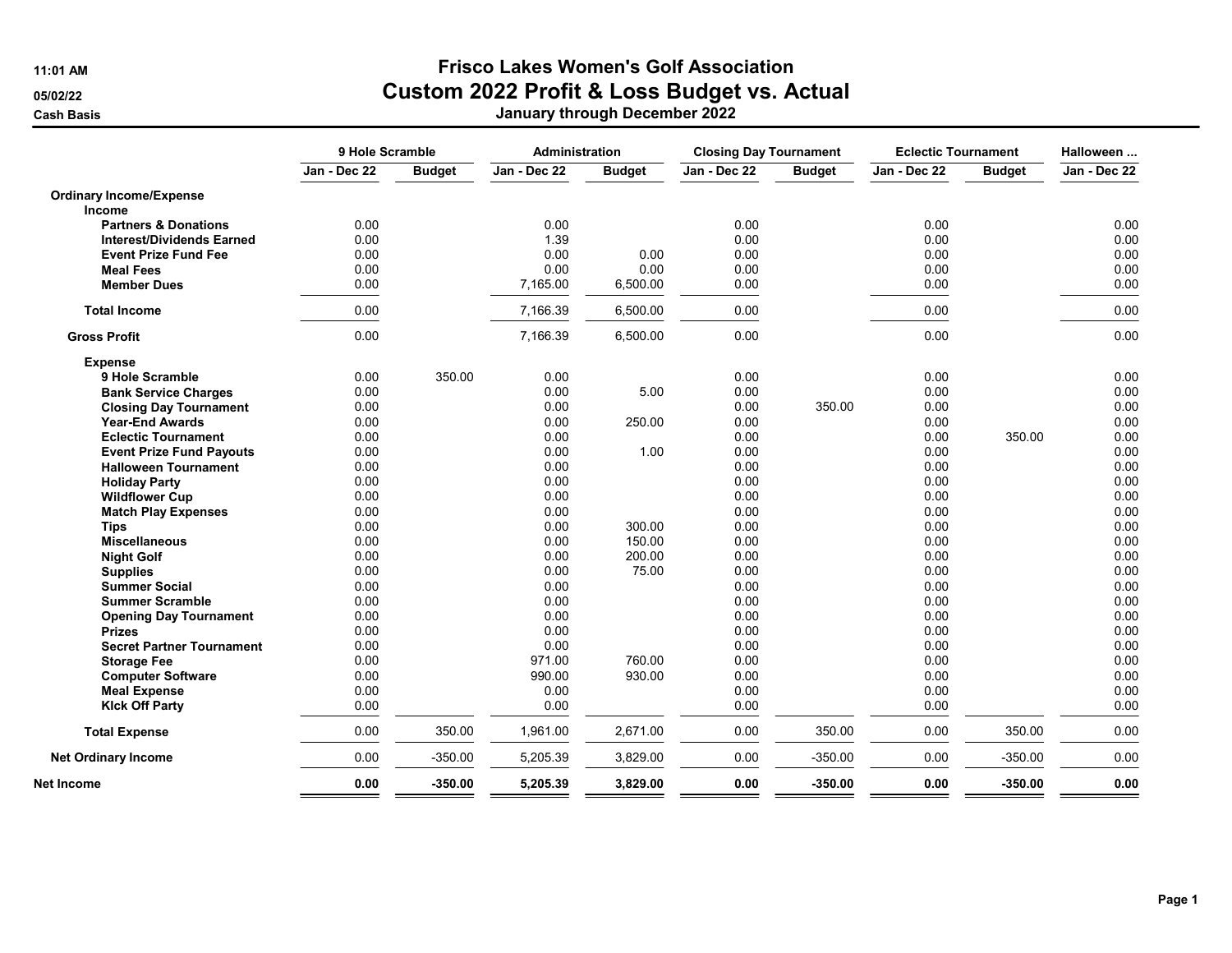### 11:01 AM Frisco Lakes Women's Golf Association 05/02/22 **Custom 2022 Profit & Loss Budget vs. Actual**

|                                  | Halloween     | <b>Happy Hour</b><br><b>Holiday Party</b> |               |              | <b>Kick-Off Party</b> |              | <b>Match Play</b> |              |               |
|----------------------------------|---------------|-------------------------------------------|---------------|--------------|-----------------------|--------------|-------------------|--------------|---------------|
|                                  | <b>Budget</b> | Jan - Dec 22                              | <b>Budget</b> | Jan - Dec 22 | <b>Budget</b>         | Jan - Dec 22 | <b>Budget</b>     | Jan - Dec 22 | <b>Budget</b> |
| <b>Ordinary Income/Expense</b>   |               |                                           |               |              |                       |              |                   |              |               |
| Income                           |               |                                           |               |              |                       |              |                   |              |               |
| <b>Partners &amp; Donations</b>  |               | 0.00                                      |               | 0.00         | 1,500.00              | 0.00         | 1,500.00          | 0.00         |               |
| <b>Interest/Dividends Earned</b> |               | 0.00                                      |               | 0.00         |                       | 0.00         |                   | 0.00         |               |
| <b>Event Prize Fund Fee</b>      |               | 0.00                                      |               | 0.00         |                       | 0.00         |                   | 0.00         |               |
| <b>Meal Fees</b>                 |               | 0.00                                      |               | 0.00         |                       | 0.00         |                   | 0.00         |               |
| <b>Member Dues</b>               |               | 0.00                                      |               | 0.00         |                       | 0.00         |                   | 0.00         |               |
| <b>Total Income</b>              |               | 0.00                                      |               | 0.00         | 1,500.00              | 0.00         | 1,500.00          | 0.00         |               |
| <b>Gross Profit</b>              |               | 0.00                                      |               | 0.00         | 1,500.00              | 0.00         | 1,500.00          | 0.00         |               |
| <b>Expense</b>                   |               |                                           |               |              |                       |              |                   |              |               |
| 9 Hole Scramble                  |               | 0.00                                      |               | 0.00         |                       | 0.00         |                   | 0.00         |               |
| <b>Bank Service Charges</b>      |               | 0.00                                      |               | 0.00         |                       | 0.00         |                   | 0.00         |               |
| <b>Closing Day Tournament</b>    |               | 0.00                                      |               | 0.00         |                       | 0.00         |                   | 0.00         |               |
| <b>Year-End Awards</b>           |               | 0.00                                      |               | 0.00         |                       | 0.00         |                   | 0.00         |               |
| <b>Eclectic Tournament</b>       |               | 0.00                                      |               | 0.00         |                       | 0.00         |                   | 0.00         |               |
| <b>Event Prize Fund Payouts</b>  |               | 0.00                                      |               | 0.00         |                       | 0.00         |                   | 0.00         |               |
| <b>Halloween Tournament</b>      | 350.00        | 0.00                                      |               | 0.00         |                       | 0.00         |                   | 0.00         |               |
| <b>Holiday Party</b>             |               | 0.00                                      |               | 0.00         | 1,500.00              | 0.00         |                   | 0.00         |               |
| <b>Wildflower Cup</b>            |               | 0.00                                      |               | 0.00         |                       | 0.00         |                   | 0.00         |               |
| <b>Match Play Expenses</b>       |               | 0.00                                      |               | 0.00         |                       | 0.00         |                   | 0.00         | 100.00        |
| <b>Tips</b>                      |               | 0.00                                      |               | 0.00         |                       | 0.00         |                   | 0.00         |               |
| <b>Miscellaneous</b>             |               | 0.00                                      |               | 0.00         |                       | 0.00         |                   | 0.00         |               |
| <b>Night Golf</b>                |               | 0.00                                      |               | 0.00         |                       | 0.00         |                   | 0.00         |               |
| <b>Supplies</b>                  |               | 0.00                                      |               | 0.00         |                       | 0.00         |                   | 0.00         |               |
| <b>Summer Social</b>             |               | 0.00                                      | 200.00        | 0.00         |                       | 0.00         |                   | 0.00         |               |
| <b>Summer Scramble</b>           |               | 0.00                                      |               | 0.00         |                       | 0.00         |                   | 0.00         |               |
| <b>Opening Day Tournament</b>    |               | 0.00                                      |               | 0.00         |                       | 0.00         |                   | 0.00         |               |
| <b>Prizes</b>                    |               | 0.00                                      |               | 0.00         |                       | 0.00         |                   | 0.00         |               |
| <b>Secret Partner Tournament</b> |               | 0.00                                      |               | 0.00         |                       | 0.00         |                   | 0.00         |               |
| <b>Storage Fee</b>               |               | 0.00                                      |               | 0.00         |                       | 0.00         |                   | 0.00         |               |
| <b>Computer Software</b>         |               | 0.00                                      |               | 0.00         |                       | 0.00         |                   | 0.00         |               |
| <b>Meal Expense</b>              |               | 0.00                                      |               | 0.00         |                       | 0.00         |                   | 0.00         |               |
| <b>Kick Off Party</b>            |               | 0.00                                      |               | 0.00         |                       | 2,146.72     | 1,200.00          | 0.00         |               |
| <b>Total Expense</b>             | 350.00        | 0.00                                      | 200.00        | 0.00         | 1,500.00              | 2,146.72     | 1,200.00          | 0.00         | 100.00        |
| <b>Net Ordinary Income</b>       | $-350.00$     | 0.00                                      | $-200.00$     | 0.00         | 0.00                  | $-2,146.72$  | 300.00            | 0.00         | $-100.00$     |
| Net Income                       | $-350.00$     | 0.00                                      | $-200.00$     | 0.00         | 0.00                  | $-2,146.72$  | 300.00            | 0.00         | $-100.00$     |
|                                  |               |                                           |               |              |                       |              |                   |              |               |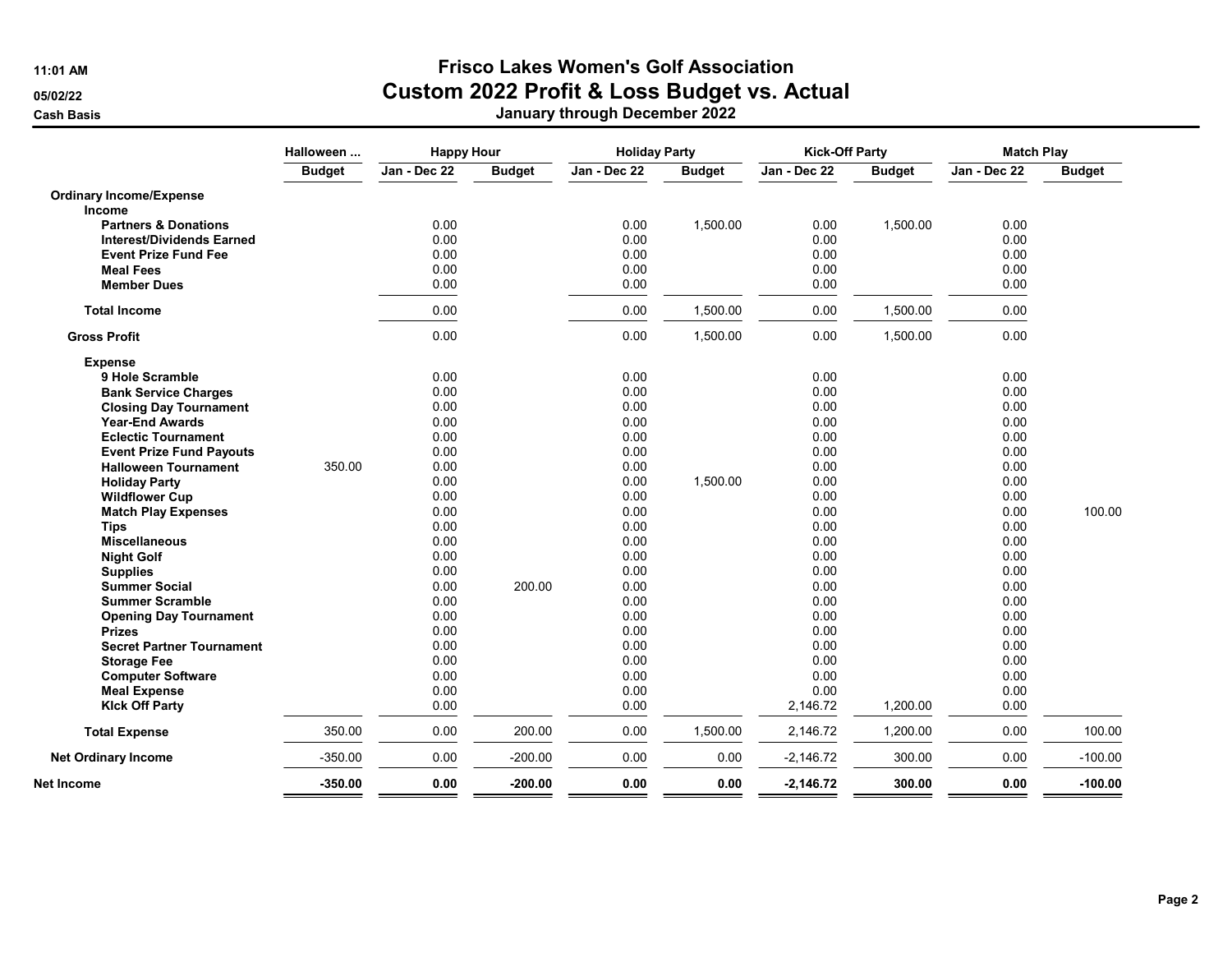# 11:01 AM Frisco Lakes Women's Golf Association

05/02/22 **Custom 2022 Profit & Loss Budget vs. Actual** 

|                                  | <b>Opening Day Tournament</b> |               | <b>Secret Partner Scramble</b> |               |              | <b>Summer Scramble</b> |              | <b>Summer Social</b> |              |
|----------------------------------|-------------------------------|---------------|--------------------------------|---------------|--------------|------------------------|--------------|----------------------|--------------|
|                                  | Jan - Dec 22                  | <b>Budget</b> | Jan - Dec 22                   | <b>Budget</b> | Jan - Dec 22 | <b>Budget</b>          | Jan - Dec 22 | <b>Budget</b>        | Jan - Dec 22 |
| <b>Ordinary Income/Expense</b>   |                               |               |                                |               |              |                        |              |                      |              |
| <b>Income</b>                    |                               |               |                                |               |              |                        |              |                      |              |
| <b>Partners &amp; Donations</b>  | 0.00                          |               | 0.00                           |               | 0.00         |                        | 0.00         |                      | 0.00         |
| <b>Interest/Dividends Earned</b> | 0.00                          |               | 0.00                           |               | 0.00         |                        | 0.00         |                      | 0.00         |
| <b>Event Prize Fund Fee</b>      | 248.00                        |               | 212.00                         |               | 0.00         |                        | 0.00         |                      | 0.00         |
| <b>Meal Fees</b>                 | 912.00                        |               | 848.00                         |               | 0.00         |                        | 0.00         |                      | 0.00         |
| <b>Member Dues</b>               | 0.00                          |               | 0.00                           |               | 0.00         |                        | 0.00         |                      | 0.00         |
| <b>Total Income</b>              | 1,160.00                      |               | 1,060.00                       |               | 0.00         |                        | 0.00         |                      | 0.00         |
| <b>Gross Profit</b>              | 1,160.00                      |               | 1,060.00                       |               | 0.00         |                        | 0.00         |                      | 0.00         |
| <b>Expense</b>                   |                               |               |                                |               |              |                        |              |                      |              |
| 9 Hole Scramble                  | 0.00                          |               | 0.00                           |               | 0.00         |                        | 0.00         |                      | 0.00         |
| <b>Bank Service Charges</b>      | 0.00                          |               | 0.00                           |               | 0.00         |                        | 0.00         |                      | 0.00         |
| <b>Closing Day Tournament</b>    | 0.00                          |               | 0.00                           |               | 0.00         |                        | 0.00         |                      | 0.00         |
| <b>Year-End Awards</b>           | 0.00                          |               | 0.00                           |               | 0.00         |                        | 0.00         |                      | 0.00         |
| <b>Eclectic Tournament</b>       | 0.00                          |               | 0.00                           |               | 0.00         |                        | 0.00         |                      | 0.00         |
| <b>Event Prize Fund Payouts</b>  | 0.00                          |               | 0.00                           |               | 0.00         |                        | 0.00         |                      | 0.00         |
| <b>Halloween Tournament</b>      | 0.00                          |               | 0.00                           |               | 0.00         |                        | 0.00         |                      | 0.00         |
| <b>Holiday Party</b>             | 0.00                          |               | 0.00                           |               | 0.00         |                        | 0.00         |                      | 0.00         |
| <b>Wildflower Cup</b>            | 0.00                          |               | 0.00                           |               | 0.00         |                        | 0.00         |                      | 0.00         |
| <b>Match Play Expenses</b>       | 0.00                          |               | 0.00                           |               | 0.00         |                        | 0.00         |                      | 0.00         |
| <b>Tips</b>                      | 0.00                          |               | 0.00                           |               | 0.00         |                        | 0.00         |                      | 0.00         |
| <b>Miscellaneous</b>             | 0.00                          |               | 0.00                           |               | 0.00         |                        | 0.00         |                      | 0.00         |
| <b>Night Golf</b>                | 0.00                          |               | 0.00                           |               | 0.00         |                        | 0.00         |                      | 0.00         |
| <b>Supplies</b>                  | 0.00                          |               | 0.00                           |               | 0.00         |                        | 0.00         |                      | 0.00         |
| <b>Summer Social</b>             | 0.00                          |               | 0.00                           |               | 0.00         |                        | 0.00         | 200.00               | 0.00         |
| <b>Summer Scramble</b>           | 0.00                          |               | 0.00                           |               | 0.00         | 350.00                 | 0.00         |                      | 0.00         |
| <b>Opening Day Tournament</b>    | 276.84                        | 350.00        | 0.00                           |               | 0.00         |                        | 0.00         |                      | 0.00         |
| <b>Prizes</b>                    | 240.00                        |               | 100.00                         |               | 0.00         |                        | 0.00         |                      | 0.00         |
| <b>Secret Partner Tournament</b> | 0.00                          |               | 394.57                         | 350.00        | 0.00         |                        | 0.00         |                      | 0.00         |
| <b>Storage Fee</b>               | 0.00                          |               | 0.00                           |               | 0.00         |                        | 0.00         |                      | 0.00         |
| <b>Computer Software</b>         | 0.00                          |               | 0.00                           |               | 0.00         |                        | 0.00         |                      | 0.00         |
| <b>Meal Expense</b>              | 912.00                        |               | 1,113.53                       |               | 0.00         |                        | 0.00         |                      | 0.00         |
| <b>Kick Off Party</b>            | 0.00                          |               | 0.00                           |               | 0.00         |                        | 0.00         |                      | 0.00         |
| <b>Total Expense</b>             | 1,428.84                      | 350.00        | 1,608.10                       | 350.00        | 0.00         | 350.00                 | 0.00         | 200.00               | 0.00         |
| <b>Net Ordinary Income</b>       | $-268.84$                     | $-350.00$     | $-548.10$                      | $-350.00$     | 0.00         | $-350.00$              | 0.00         | $-200.00$            | 0.00         |
| Net Income                       | $-268.84$                     | $-350.00$     | $-548.10$                      | $-350.00$     | 0.00         | $-350.00$              | 0.00         | $-200.00$            | 0.00         |